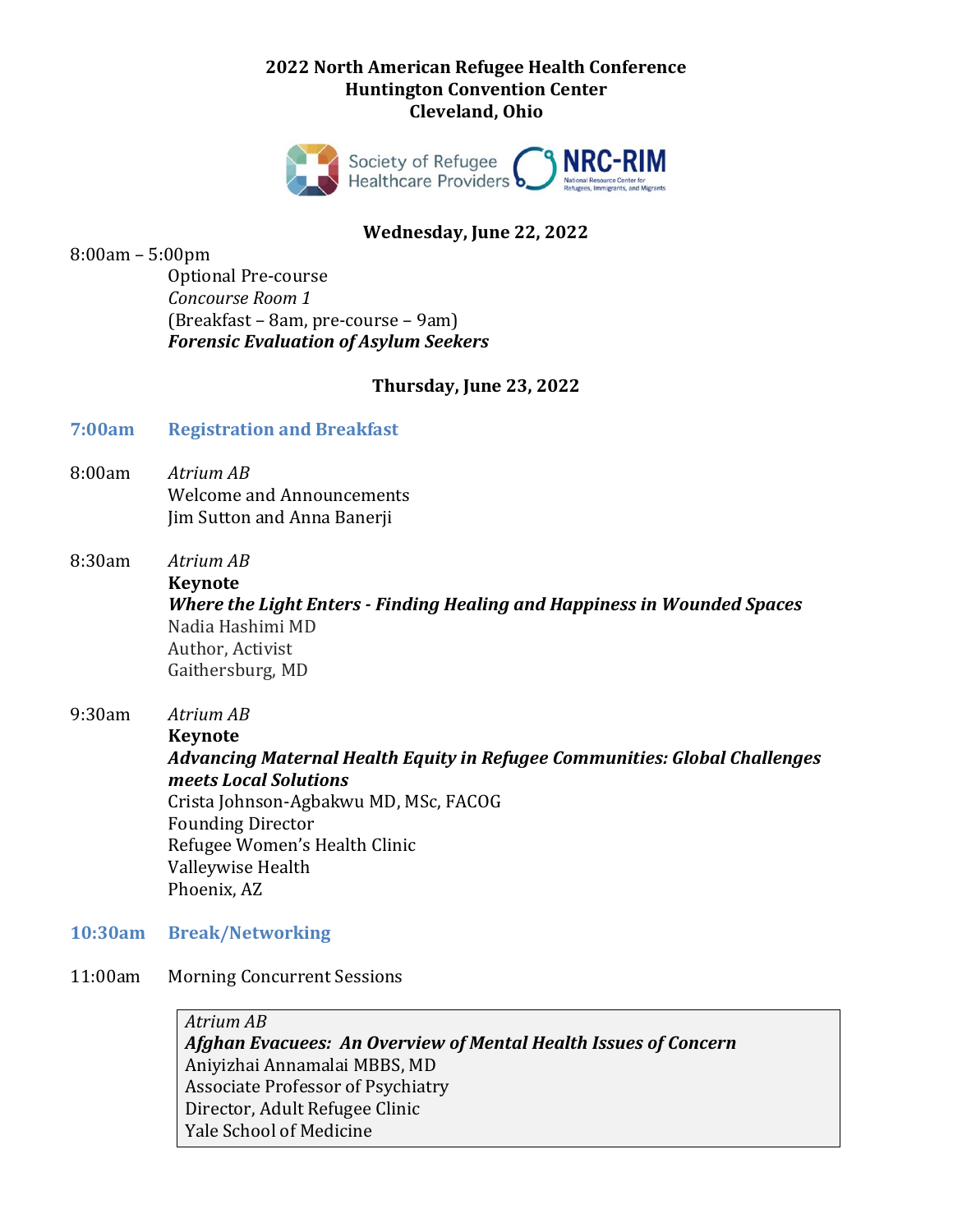*Concourse Rm 1 A Years-Long Commitment: Supporting Refugees and Asylum Seekers Throughout Our Professional Lifespan* Katherine McKenzie MD, FACP Director, Yale Center for Asylum Medicine

## **12:00 Lunch**

### **Association of Refugee Health Coordinators Annual Meeting** Open to everyone *Concourse Room 1*

### 1:00pm Afternoon Workshops

| <b>Topic</b>                                  | <b>Title</b>                                                                                                                                                                                      |
|-----------------------------------------------|---------------------------------------------------------------------------------------------------------------------------------------------------------------------------------------------------|
| Atrium AB<br>Covid-19/Public                  | <b>Applying Community-Centered Design to Increase</b><br>Vaccine Confidence in Refugee, Immigrant, and Migrant                                                                                    |
| Health                                        | <b>Communities</b><br>Ridhi Arun, Claudia Sosa Lazo, Syreeta Wilkins                                                                                                                              |
| Concourse Room 1<br>Education/Research        | <b>Future Directions and Priorities for Refugee Health</b><br>Research: Building a Roadmap<br>Beth Dawson-Hahn, Colleen Payton, Sarah Brewer, Pooja<br>Agrawal, Rachel Talavlikar                 |
| Concourse Room 3<br>Advocacy                  | See How It's Done: A Standardized Video Format<br><b>Demonstrating the Forensic Evaluation of Survivors of</b><br><b>Trauma</b><br>Eleanor Emery, Katherine McKenzie                              |
| Concourse Room 4<br>Advocacy                  | The Use (and Misuse) of Infectious Diseases for<br><b>Exclusion of Refugees and Migrants</b><br>Amir Mohareb, Angel Desai                                                                         |
| Concourse Room 5<br>Covid-19/Public<br>Health | <b>Taking Care of Each Other and Ourselves During the</b><br><b>Pandemic: Self-Care Guides and Listening Sessions for</b><br><b>Staff</b><br>Nathan Bertelsen, Hawthorne Smith                    |
| Concourse Room 6<br><b>Mental Health</b>      | <b>Building Capacity of Educational Institutions to</b><br><b>Support Student Mental Health</b><br>Pam DeLargy                                                                                    |
| Concourse Room 7<br>Covid-19/Public<br>Health | <b>Lessons Learned from the Community Leadership</b><br><b>Board at NRC-RIM</b><br>Sheeba Shafaq, Wynfred Russell, Nadege Mudenge, Farah<br>Mohamed, Leela Nath Kuikel, Julieta Altamirano-Crosby |
| Concourse Room 8<br>Screening                 | <b>Chagas Disease: A Neglected Tropical Disease in the</b><br><b>United States</b><br>Christina Coyle, Natasha Hochberg, Morven Edwards                                                           |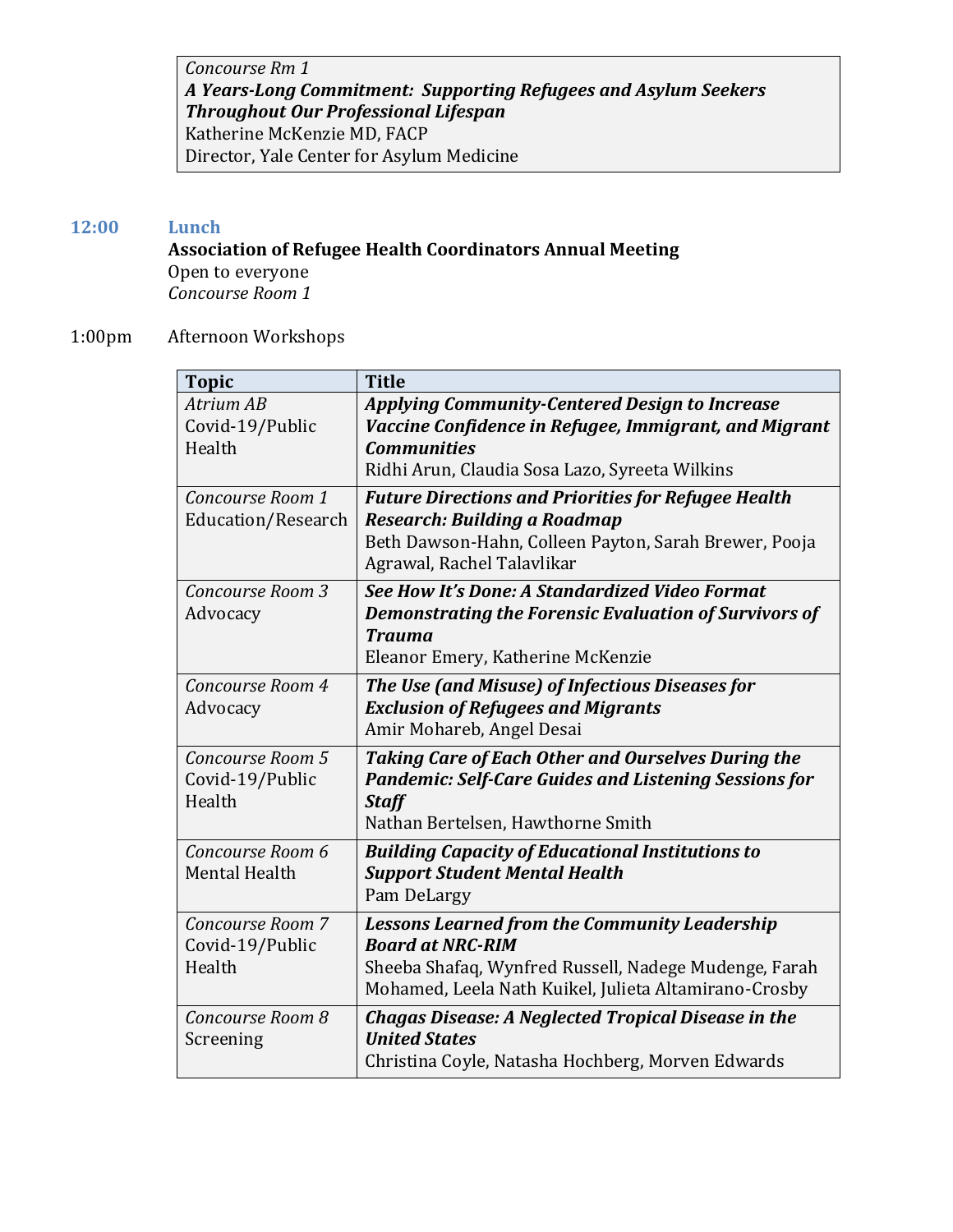# **2:00pm Transition Time**

# 2:15pm Afternoon Concurrent Sessions

| <b>Topic</b>                                  | <b>Title</b>                                                                                                                                                                                                                                                                                                                                                                                                                                                                                                                                                                                                                                                                                                                                                                                                                                                     |
|-----------------------------------------------|------------------------------------------------------------------------------------------------------------------------------------------------------------------------------------------------------------------------------------------------------------------------------------------------------------------------------------------------------------------------------------------------------------------------------------------------------------------------------------------------------------------------------------------------------------------------------------------------------------------------------------------------------------------------------------------------------------------------------------------------------------------------------------------------------------------------------------------------------------------|
|                                               | <b>Workshops</b>                                                                                                                                                                                                                                                                                                                                                                                                                                                                                                                                                                                                                                                                                                                                                                                                                                                 |
| Concourse Room 3<br>Covid-19/Public<br>Health | <b>Strengthening Partnership and Community</b><br><b>Engagement within the Public Health Continuum to</b><br><b>Collectively Mitigate Communicable Diseases in</b><br>Refugee, Immigrant, and Migrant Communities<br>Kalikidan Gizaw, Erin Mann, Elizabeth Dawson-Hahn,<br>Michelle Weinberg, Sarah Kuech, Megan Keaveney                                                                                                                                                                                                                                                                                                                                                                                                                                                                                                                                        |
| Concourse Room 5<br>Advocacy                  | <b>Relational Approaches to Deaf Refugee Advocacy and</b><br><b>Inclusion</b><br>Thet Wai, Sage Freeburg, Kate Westfall                                                                                                                                                                                                                                                                                                                                                                                                                                                                                                                                                                                                                                                                                                                                          |
| Concourse Room 8<br>Screening                 | <b>Learnings from Recruiting New Health Screening</b><br><b>Clinics in Utah</b><br><b>Sarah Bates</b>                                                                                                                                                                                                                                                                                                                                                                                                                                                                                                                                                                                                                                                                                                                                                            |
|                                               | <b>Oral Abstracts</b>                                                                                                                                                                                                                                                                                                                                                                                                                                                                                                                                                                                                                                                                                                                                                                                                                                            |
| Atrium AB<br><b>Models of Care</b>            | Health of Asylum-seekers Arriving at the US-Mexico Border<br>Robillard, Fischer, Ho, Kime, Hill<br><b>Operation Allies Welcome (OAW): A Healthcare Coverage</b><br><b>Model for Afghan Evacuees and Analysis of Prevalent</b><br><b>Conditions using Claims Data</b><br>Baker, Raney, Grewal, Tumaylle, Brewinski Isaacs, Kumar, Yang,<br>Kim, Elizaire<br><b>Characterizing Canada's Refugee Healthcare System Amidst</b><br>a Global Migration Crisis<br>Fabreau, El-Shazly, Hassan, Hussain, Norrie, Grewal, Arya,<br>Aubrey-Bassler, Aucoin, Brindamour, Coakley, Holland,<br>McBrien, Milaney, Narasiah, Pottie, Rashid, Redditt, Wiedmeyer,<br>Musto<br>"If You Build It, They will Come": Multi-Model Family Unit<br><b>Based Model of Health Promotion and Support Migrant</b><br><b>Families in a US/Mexico Border Community</b><br>Lee, Sicurella, Lee |
| Concourse Room 1<br><b>Mental Health</b>      | <b>Intensive Psychotherapy and Case Management for Karen</b><br><b>Refugees with Major Depression in Primary Care: A</b><br><b>Pragmatic Randomized Control Trial</b><br>O'Donnell-Burrows, Josiah-Isaac                                                                                                                                                                                                                                                                                                                                                                                                                                                                                                                                                                                                                                                         |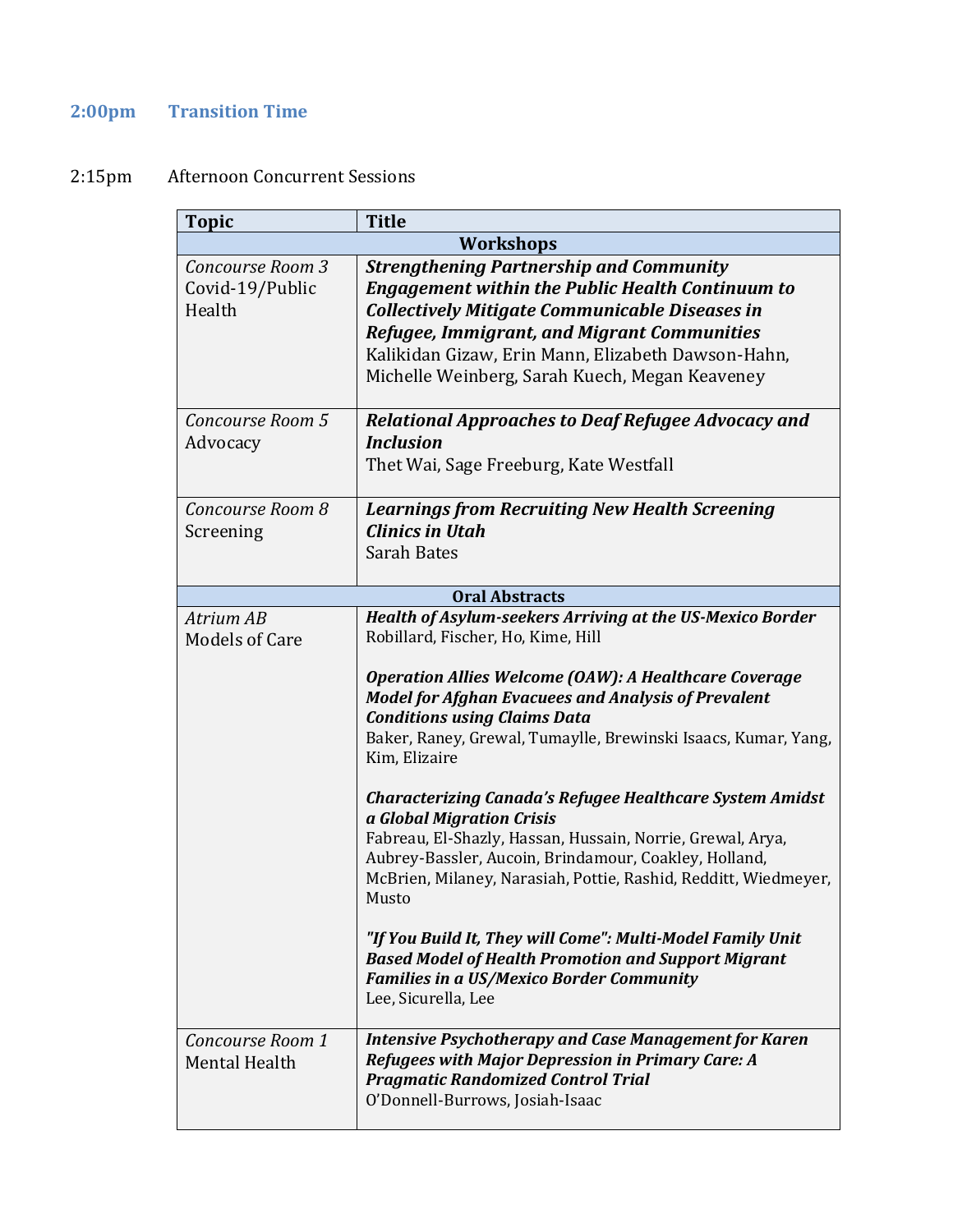|                                                     | When Life Depends on a Government Form: The N-648, a<br><b>Dilemma for Health Care Providers</b><br>Savin, Ahmed, Baird                                                                                                                                                                                    |
|-----------------------------------------------------|------------------------------------------------------------------------------------------------------------------------------------------------------------------------------------------------------------------------------------------------------------------------------------------------------------|
|                                                     | <b>Cultural Adaptation of Whole Family Mental Health</b><br><b>Promotion Services for Afghan Resettling Families: Findings</b><br>from Free Listing Interviews<br>Bunn, Jung, Sharifi, Betancourt                                                                                                          |
|                                                     | The Digital Adaptation of Scalable Mental Health<br><b>Interventions to Support Refugees during COVID-19</b><br>Brown, Sangraula, Pfeffer, Bakke, Kohrt, Bryson                                                                                                                                            |
| Concourse Room 4<br>Infectious<br>Disease/Screening | <b>Prevalence of Helicobacter Pylori Infection Among Resettled</b><br>Refugees in a US Family Medicine Refugee Clinic<br>Saif, Jensen, Farrar, Blackstone, Hauck                                                                                                                                           |
|                                                     | <b>Health Profile of Afghan Humanitarian Arrivals to Selected</b><br>Sites in the US, October 2021 to February 2022<br>Bomber, Kennedy, Gboro, Earnest, Payton                                                                                                                                             |
|                                                     | <b>Preliminary Results from Tuberculosis Screenings Among</b><br><b>Afghan Evacuees during Operation Allies Welcome" United</b><br><b>States, August 2021 to February 2022</b><br>Kuech, Leback, Wegner, Montoya-Denison, Burgos, White,                                                                   |
|                                                     | Woods, Ashkin, Debusk, Fletcher, Khalil, Skrobarcek<br>Chagas Screening Program in a Public Safety Net Hospital in<br><b>Queens: Challenges and Successes</b><br>Tehn-Addy, Mahmood, Gordon, Salama, Coyle                                                                                                 |
| Concourse Room 6<br><b>Chronic Disease</b>          | <b>Burden of Chronic Kidney Disease and Access to Kidney</b><br><b>Transplantation among Non-native English Speakers in</b><br>Central New York, 2014 - 2020: A Single-center<br><b>Retrospective Cohort Study</b><br>Soipe, Sous, Abioye, Devkota, Oskar, Bhuta, Hussain, Shaw,<br>Soipe, Mobeen, Omotayo |
|                                                     | <b>Epidemiology of Cardiovascular Disease and its Risk Factors</b><br>among Refugees and Asylum seekers: Systematic Review<br>and Meta-analysis<br>Al-Rousan, Al-Heresh,                                                                                                                                   |
|                                                     | <b>Prevalence of Non-communicable Diseases among Asylum</b><br>Seeking Refugees in Jordan and the Pertinent Role of Pre-<br>departure Health Assessment<br>Shoumar, Grujovic, Nadeem, Al-Omari                                                                                                             |
|                                                     | <b>Factors Associated with Arterial Stiffness in Refugees:</b><br><b>Preliminary Findings from a Sub-sample of Resettled</b><br><b>Refugees in Central New York</b><br>Sous, Sharma, Shaw, Heffernan, Mutambudzi                                                                                           |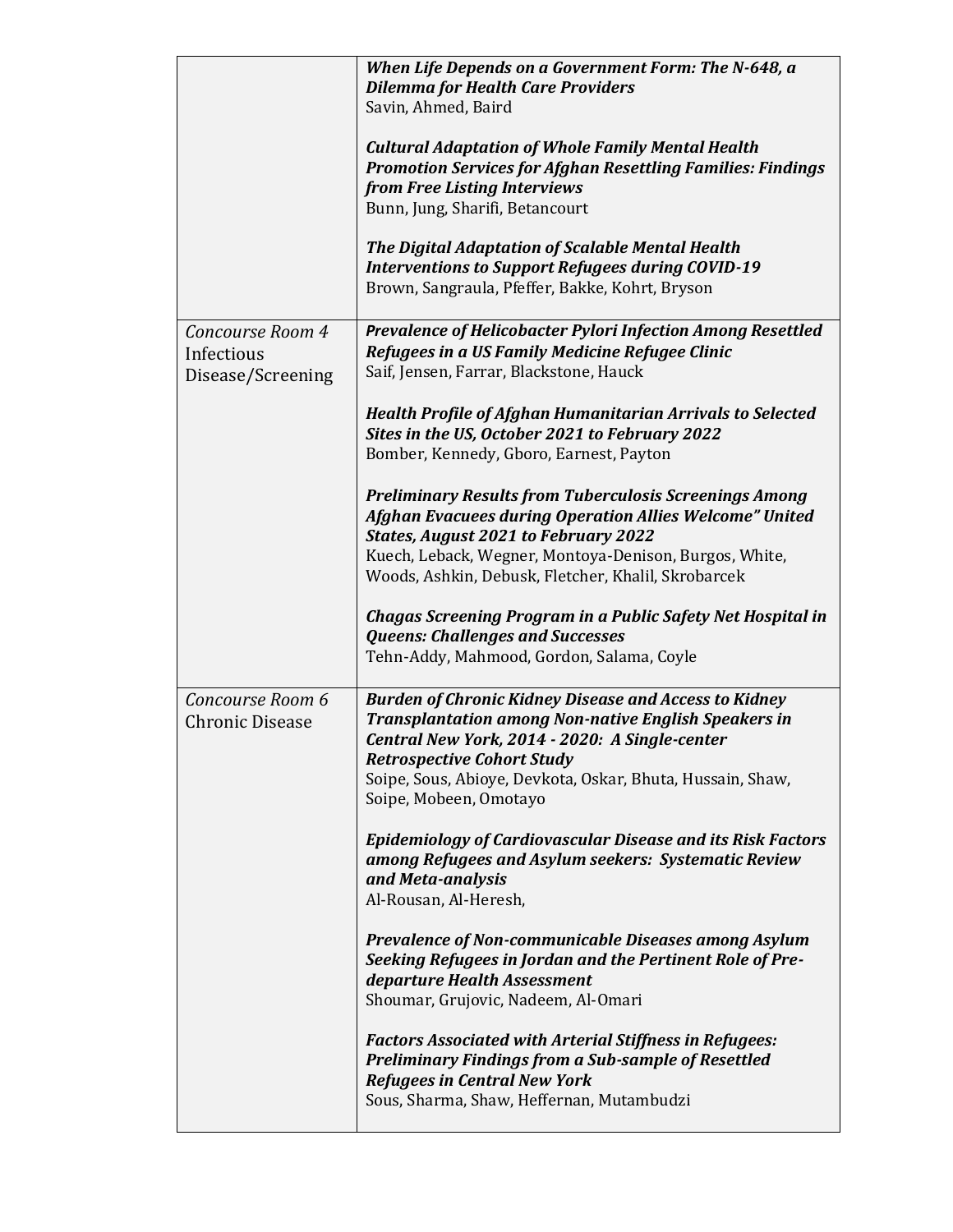| Concourse Room 7<br>Covid-19/Public | <b>COVID Vaccine Uptake among Refugees in Greater Athens,</b><br>Greece                                                              |
|-------------------------------------|--------------------------------------------------------------------------------------------------------------------------------------|
| Health                              | Jaffer, Ray, Scales, Davis, Azhar, Merewood                                                                                          |
|                                     | COVID-19 Vaccine Uptake among Humanitarian Entrants to<br>Washington State Arriving 7/1/2012 through 9/30/2021<br>Tasslimi, Matheson |
|                                     | Social Determinants of Health and COVID-19 with a Migrant<br><b>Focus in Sydney, Australia</b>                                       |
|                                     | Uribe, Moore, Huckel-Schneider, Gillespie, Eastwood                                                                                  |
|                                     | Meeting the Needs of Refugee and Immigrants' Health<br><b>During COVID-19: Perspectives from Community Leaders</b><br>Kirsch, Maleku |

## **3:15pm Transition Time**

3:30pm *Atrium AB*

**Keynote** *Dishwasher to Doctor: Healing Hearts, Inspiring Minds & Changing Communities* Heval Kelli MD Atlanta, GA

Exclusive screening of documentary **"***Refuge***"** immediately after Dr. Kelli's Keynote

5:00pm Adjourn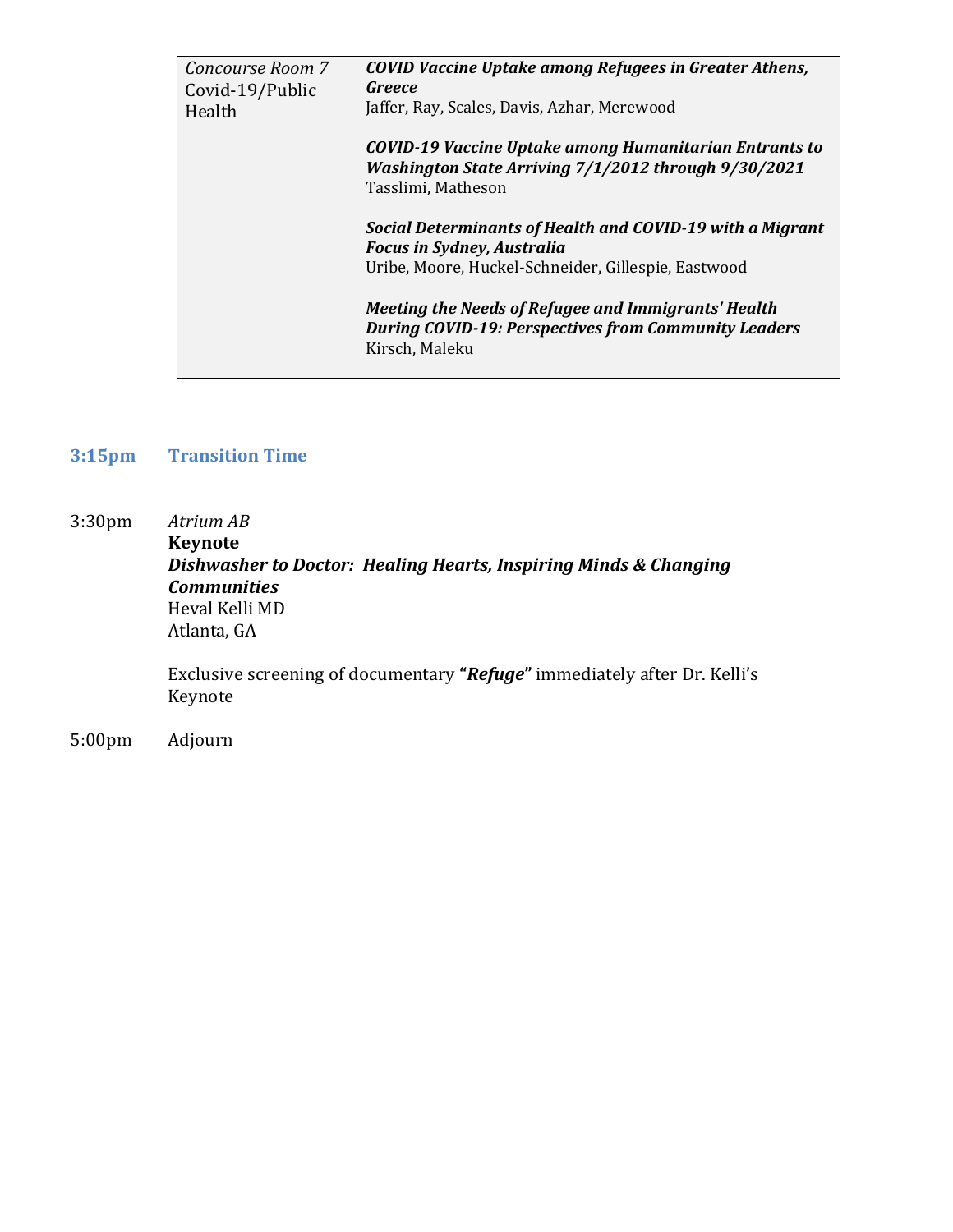#### 7:00am Registration and Breakfast

8:00am *Atrium AB*

**Keynote**  *Kids at the Border: Confronting the Reality and Opportunities for Reform* Paul H. Wise MD, MPH Professor of Child Health and Society Professor of Pediatrics and Health Policy Stanford University Stanford, CA

9:00am *Atrium AB* **Keynote**  *Promoting Language Justice in the Health Equity Agenda* Thu Quach PhD President, Asian Health Services Oakland, CA

**10:00am Break/networking**

#### 10:30am Morning Concurrent Sessions

*Atrium AB Medically Unexplained Symptoms in Adults - Explained* Peter Cronkright MD, FACP Professor of Internal Medicine and Associate Professor of Family Medicine Upstate Medical University

*Concourse Room 1 Reimagining and Rebuilding in and after COVID: Learning from conversations informing NRC-RIM* Elizabeth Dawson-Hahn MD, MPH Assistant Professor of Pediatrics University of Washington

#### **11:30am Lunch/Posters Hall**

#### 1:00pm Afternoon Workshops

| <b>Topic</b>   | <b>Title</b>                                          |
|----------------|-------------------------------------------------------|
| Atrium AB      | An Integrated Disaster Relief Model of Caring for the |
| Models of Care | Health and Mental Health of Afghan Evacuees in a      |
|                | <b>Rapid Response Context</b>                         |
|                | Blain Mamo, Brett Hendel-Paterson, Patricia Shannon,  |
|                | Opeyemi Adesida, Mateo Frumholtz, Will Carlson, Hadia |
|                | Mohammadzadah                                         |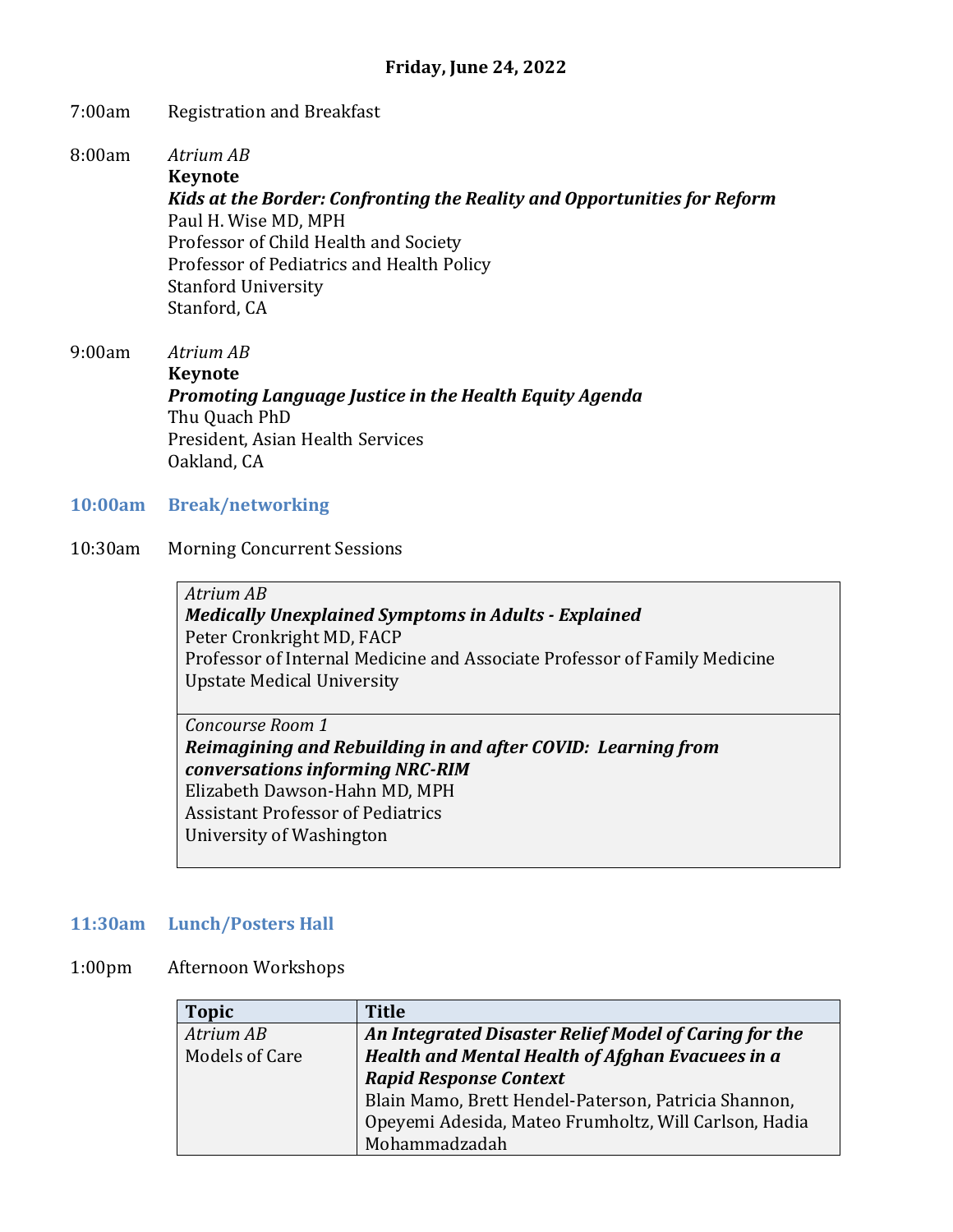| Concourse Room 1          | Applying Cultural Humility to an Ethical Review of           |
|---------------------------|--------------------------------------------------------------|
| <b>Education/Research</b> | <b>Refugee Research</b>                                      |
|                           | Julie Aultman, Najah Zaaeed, Jacob Atem, Lillian Collins,    |
|                           | Colleen Payton, Brittany Divito                              |
|                           |                                                              |
| Concourse Room 3          | <b>Using COVID Response to Strengthen Meaningful</b>         |
| Covid-19/Public           | Partnerships between Refugee and Immigrant                   |
| Health                    | <b>Communities and Public Health Programs</b>                |
|                           | Amy Richardson, Zainab Al-Fatlawi, Carolina Garcia           |
|                           |                                                              |
| Concourse Room 4          | <b>Community Based Interpretation and the Road to</b>        |
| Advocacy                  | <b>Language Access</b>                                       |
|                           | Lois Wessel                                                  |
|                           |                                                              |
| Concourse Room 5          | <b>Trauma-informed Forensic Evaluation and Affidavit</b>     |
| Pediatrics                | <b>Writing for Pediatric Patients</b>                        |
|                           | Rebecca Ford-Paz, Norell Rosado, Tareq Yaqub, Elizabeth      |
|                           | Charleston, Ronus Hojjati                                    |
|                           |                                                              |
| Concourse Room 6          | <b>Operation Allies Welcome Continuity of Care Processes</b> |
| <b>Models of Care</b>     | for Medically Fragile Individuals at Safe Havens             |
|                           | Amelia Salem, Parangkush Subedi, Carol Tumaylle,             |
|                           | Gayathri Kumar, Margaret BrewinskiIsaacs, Christine          |
|                           | Murto, Jessica Montour, Dipti Shah, Jasmine Matheson,        |
|                           | Curi Kim                                                     |
|                           |                                                              |
| Concourse Room 7          | <b>Quality Improvement Strategies to Ensure Access to</b>    |
| Covid-19/Public           | <b>COVID-19 Vaccination for Refugee and Immigrant</b>        |
| Health                    | <b>Patients</b>                                              |
|                           | Adrien Matadi, Kuang Oo, Rasulo Rasulo, Betsy Ruckard,       |
|                           | Abigail Steiner, Mary Fabio, Leela Kuikel, Nadège            |
|                           | Mudenge, Malini DeSilva, Ann Settgast, Holly Woodrow,        |
|                           | Marc Altshuler, Kristine Knuti Rodrigues                     |
|                           |                                                              |

# **2:00pm Transition Time**

## 2:15pm Afternoon Concurrent Sessions

| <b>Topic</b>          | <b>Title</b>                                                  |
|-----------------------|---------------------------------------------------------------|
| <b>Workshops</b>      |                                                               |
| Atrium AB             | <b>Exploring the Multilevel Response of Capacity Building</b> |
| <b>Models of Care</b> | in Connecticut to Address Health Care Needs of Afghan         |
|                       | <b>Evacuees</b>                                               |
|                       | Amed Logrono, Raimy Shin, Anita Vasudevan, Pema               |
|                       | Bhutia, Rona Rohbar, Kimberly Willett, Mitchel Jobble,        |
|                       | Camille Brown, Tracy Rabin, Nika Zarazvand, Aniyizhai         |
|                       | Annamalai                                                     |
|                       |                                                               |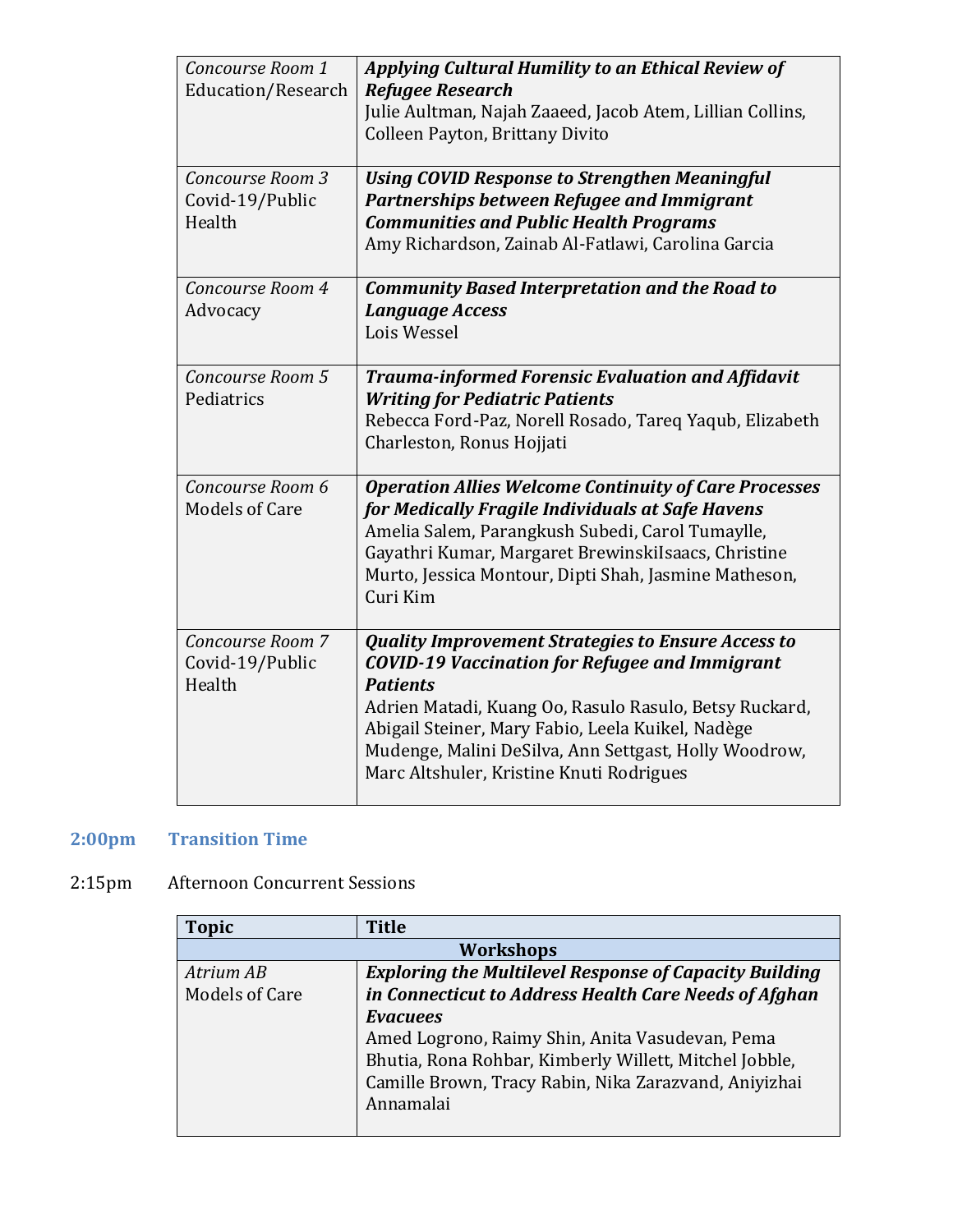| Concourse Room 8<br>Covid-19/Public<br>Health<br>Concourse Room 3<br>Community | Be a Superhero! Get vaxxed-up! School-Based<br><b>Vaccination Events</b><br>Mary Helen O'Connor, Temple Moore, Omar Aziz, Suad Ali,<br>Stephanie Brown-Bryant<br><b>Community Driven Partnerships with Healthcare</b><br><b>Systems - Somali Community in Minnesota</b>                                                                                                                                                                                                                                                                                                                                                                                                                   |
|--------------------------------------------------------------------------------|-------------------------------------------------------------------------------------------------------------------------------------------------------------------------------------------------------------------------------------------------------------------------------------------------------------------------------------------------------------------------------------------------------------------------------------------------------------------------------------------------------------------------------------------------------------------------------------------------------------------------------------------------------------------------------------------|
|                                                                                | Sharif Mohamed, Michael Van Keulen                                                                                                                                                                                                                                                                                                                                                                                                                                                                                                                                                                                                                                                        |
|                                                                                | <b>Oral Abstracts</b>                                                                                                                                                                                                                                                                                                                                                                                                                                                                                                                                                                                                                                                                     |
| Concourse Room 4<br>Advocacy                                                   | Reimagining Peer Work in a Workforce Desert-How to<br>Train, Support and Empower a Willing and Skilled<br><b>Workforce</b><br>Williams, Fulda, Hassan<br><b>Expert Declarations: A Means of Documenting Medical</b><br>Mismanagement in Detention and Advocating for Release of<br><b>Vulnerable Detained Individuals</b><br>Goodall, Lue, Beriwal, Khoury, Zeidan<br>The Role of Cultural Health Navigators in Mediating Refugee<br><b>Families Access to Health Literacy and Pediatrics Care</b><br>Morelli<br>Assessing the Efficacy of a Local Asylum Clinic in an<br><b>Unfavorable Judicial Environment</b><br>Gautham, Kumar, Olvera, Zietsman, Chen, Ramesh, Shenoi,<br>Fredricks |
| Concourse Room 5<br>Covid-19/Public<br>Health                                  | <b>Accomplishments and Challenges in the Delivery of Refugee</b><br><b>Medical Assistance and Refugee Medical Screening Services</b><br><b>During the COVID-19 Pandemic</b><br>Jobli, Yang, Kumar, Kim, Tompkins, Brewinski Isaacs<br>COVID-19 Cases, Vaccine Access, and Vaccine Uptake among<br>Refugees in the most Diverse Square Mile in the U.S.<br>Owen-Smith, Lamsal, Abourawi, Feinberg, O'Connor<br><b>Implementing a Health and Hygiene Promotion Curriculum</b><br>in Uganda During COVID-19 to Optimize Resettling Migrant<br><b>Health Behaviors: Field Report</b><br>Miko, Hoffman, Thongkhamkitcharoen, Dicker                                                            |
| Concourse Room 1<br>Women's Health                                             | Trauma and Resilience: An Analysis of Somali Refugee<br>Women and their Experiences with Health Care in the United<br><b>States</b><br>Hassan, Mojola<br>Birth in the Time of Covid: Experiences of Patients seen in a<br><b>Refugee Women's Health Clinic</b><br>Dickerson, Wu, Subedi                                                                                                                                                                                                                                                                                                                                                                                                   |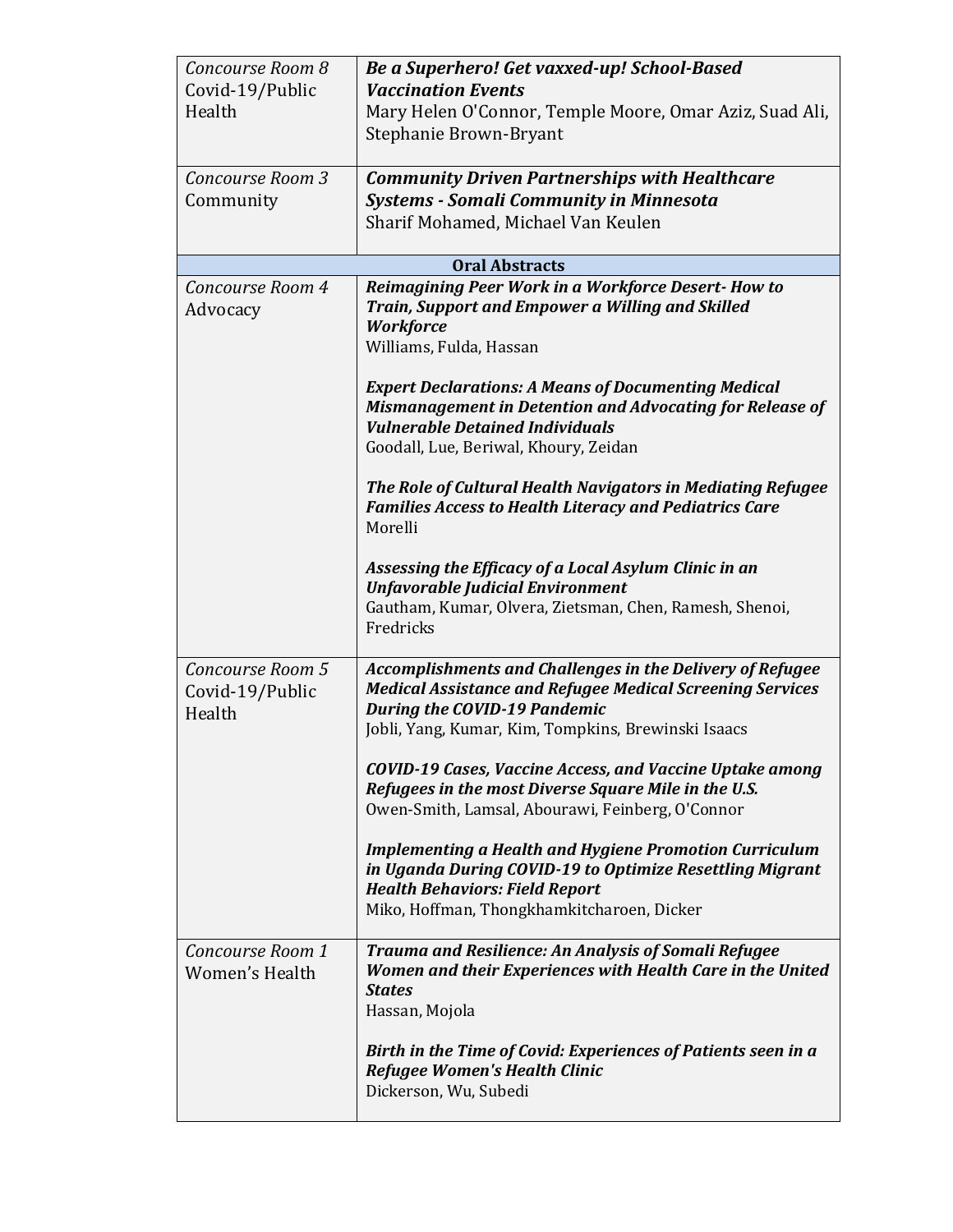|                                                 | <b>How Women of Refugee Background from Myanmar Seek</b><br><b>Health Information: A Qualitative Study</b><br>Griffin, Nau, Ali, Riggs, Dantas<br><b>Between Two Worlds: Perinatal Health Journey of Somali</b><br><b>Refugee Women</b><br>Angela Njenga                       |
|-------------------------------------------------|--------------------------------------------------------------------------------------------------------------------------------------------------------------------------------------------------------------------------------------------------------------------------------|
| Concourse Room 7<br>Community                   | <b>Safe Resettlement of Afghan Evacuees: CDC Public Health</b><br><b>Advisors' Roles</b><br>Jayapaul-Philip, Eatman, Lindell, Garza, Bampoe, Cantrell,<br>Harcourt, Malenfant<br>The Creation of an Intersectoral Resource Toolkit to Help<br><b>Care for Afghan Newcomers</b> |
|                                                 | Talavlikar, Coakley, Majid, Goodfellow, Goldstein, Kouri, Zohni,<br>Quinlan                                                                                                                                                                                                    |
|                                                 | <b>Amplifying Community Expert Voices to Inform Public Health</b><br><b>Responses to COVID-19</b>                                                                                                                                                                              |
|                                                 | Garcia, Hoffman, Altamirano-Crosby, Martinez, Yu, Abudiab, De<br>Acosta, Fredkove, Karim, Mann, Thomas, Yun, Dawson-Hahn                                                                                                                                                       |
|                                                 | Afghan Refugee Crisis during the Pandemic: Strategies<br>Adopted by One of the Largest FQHC's in Northern California<br>Ramchandani, Nasiri, Parweez, Nawabi                                                                                                                   |
| Concourse Room 6<br>Models of Care/<br>Vaccines | Providing Quality of Care in Fragile and Vulnerable Settings:<br><b>Lessons from South Sudan</b><br>Atem, Gianaris, Chen, Chang, Russell, Hsu                                                                                                                                  |
|                                                 | The Impact of COVID-19 on a Human Rights Clinic<br><b>Performing Forensic Asylum Evaluations</b><br>Jaradeh, Sergi, Onion, Zahir, Fraimow-Wong, Romero,<br>DeBourmont, Coss, Oh, Gallagher, Kivlahan, Defries                                                                  |
|                                                 | <b>Building a Human Rights Clinic in Colorado - Successes and</b><br><b>Challenges</b><br>Blum-Barnett, Regier, Steiner, Seefeldt, Bull, Moo-Young, Young                                                                                                                      |
|                                                 | <b>Vaccines For All: A Formative Evaluation of a Multi-</b><br>stakeholder Community-engaged COVID-19 Vaccine<br><b>Outreach Clinic for Migrant Communities</b><br>Holdbrook, Hassan, Clarke, Grewal, Norrie, Ip, Coakley, Spitzer,<br>Edwards, Pottie, Fabreau                |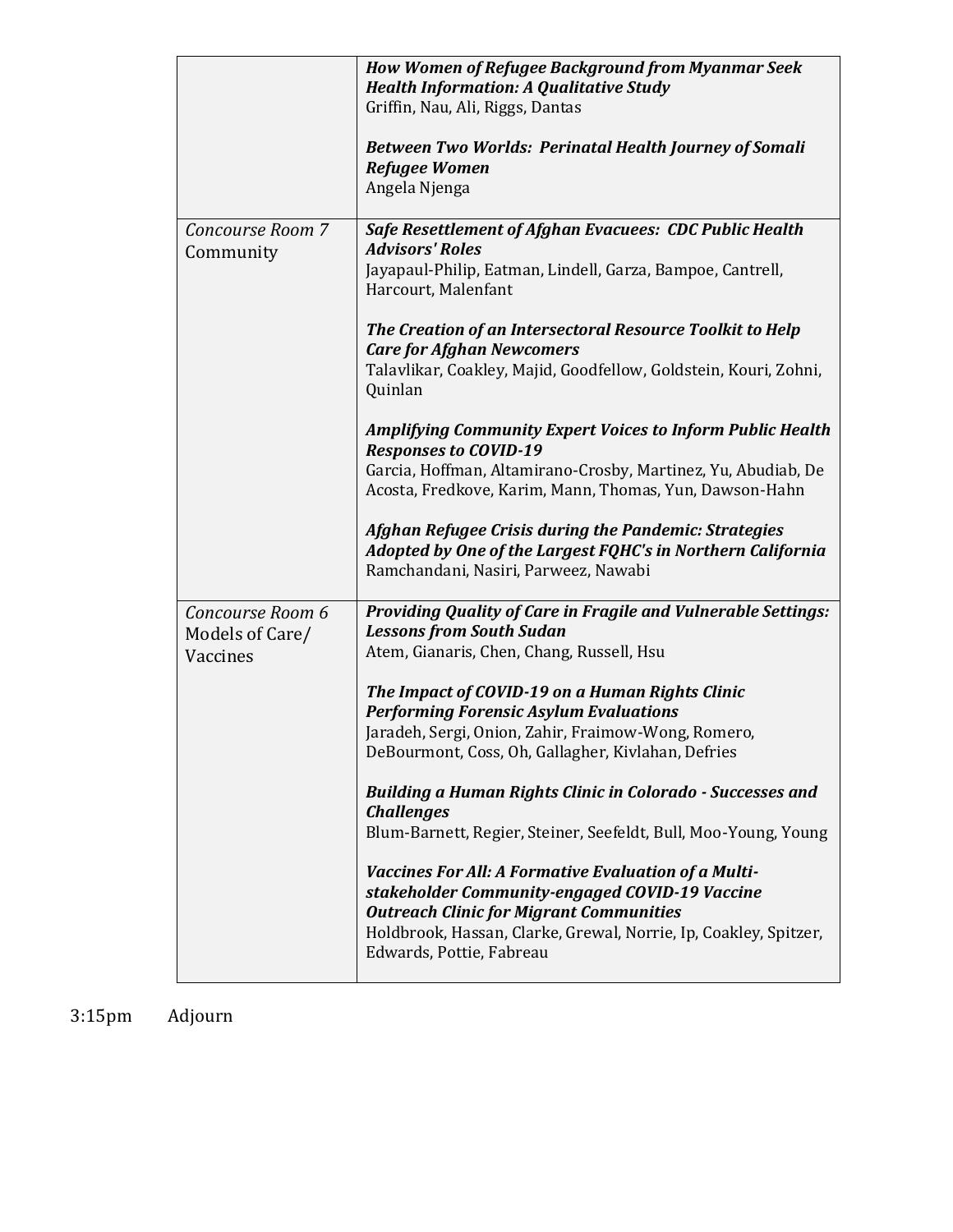### 7:00am Registration and Breakfast

8:00am *Atrium AB* **Keynote** *Racist Intent: Understanding the US Immigration System* Sarah Kimball, MD Director, Immigrant & Refugee Health Center Boston Medical Center Boston, MA

**9:00am Transition time**

9:15am Morning Concurrent Sessions

## **Title**

*Atrium AB "We Trust Our People More": COVID-19 Vaccination Equity through Culturally and Linguistically Responsive Navigation* **Kristine Rodrigues MD, MPH** Associate Professor of Pediatrics Denver Health **Betsey Ruckard** RIM Services Navigator Denver Health **Adrien Matadi, LLB** RIM Services Navigator Denver Health **Kuang Oo, BA** RIM Services Navigator Denver Health **Rasulo Rasulo, MBA** RIM Services Navigator Denver Health *Concourse Room 1*

*The Root Causes of High Drug Costs: Multiple Levels of Scams* Alex Oshmyansky MD, PhD Founder and CEO Cost Plus Drugs *Not CME eligible*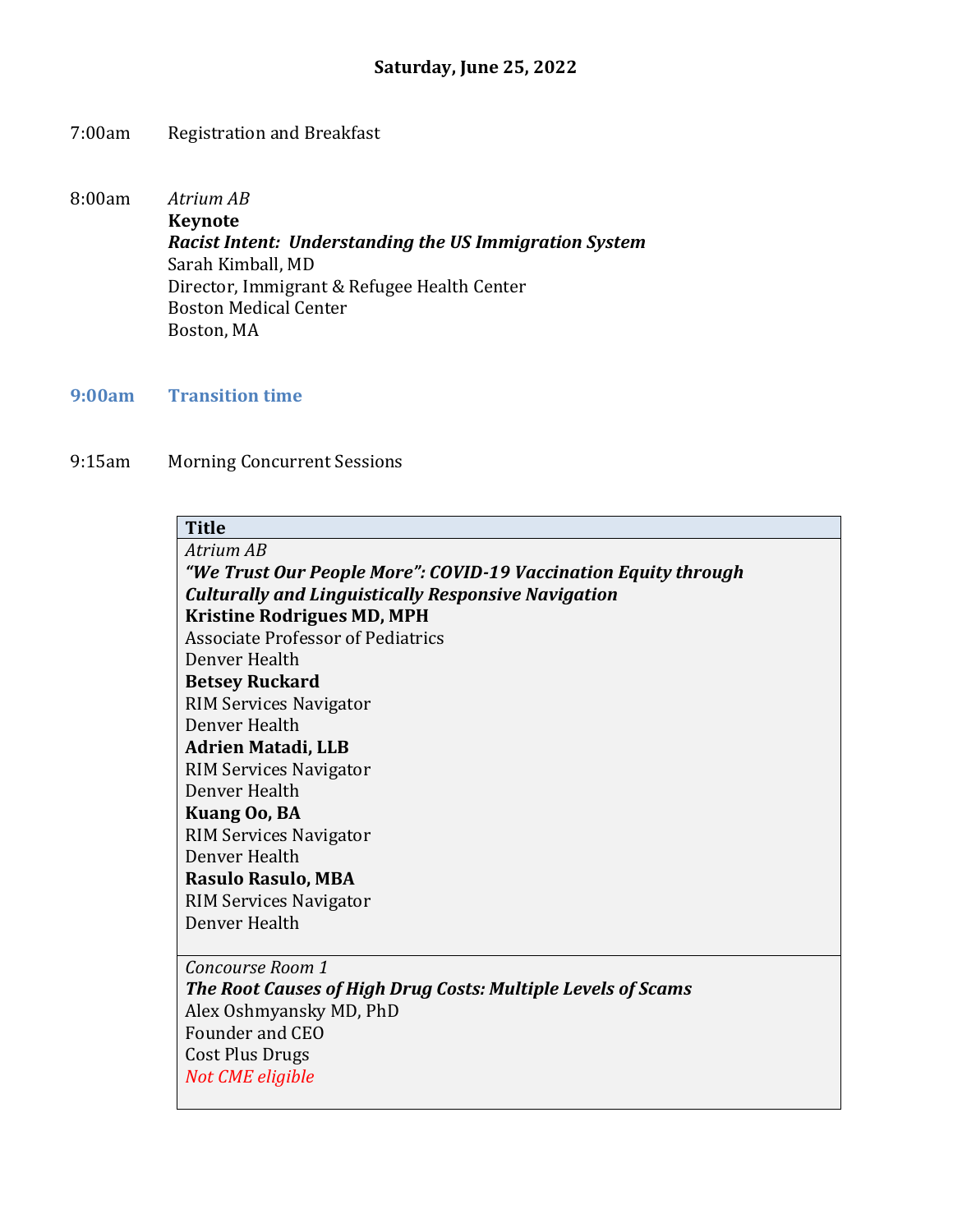| <b>Topic</b>                                  | <b>Title</b>                                                                                                                                                                                                           |
|-----------------------------------------------|------------------------------------------------------------------------------------------------------------------------------------------------------------------------------------------------------------------------|
| Atrium AB<br>Pediatrics                       | <b>Care of Newly Arrived Immigrant and Refugee</b><br><b>Children: A Case Based Review of Clinical Guidelines</b><br>Anna Ruman                                                                                        |
| Concourse Room 1<br>Education/<br>Research    | <b>Beyond Deconstructing Race and Dismantling Biologic</b><br>Race in Medicine and Public Health: Considerations in<br><b>Refugee Immigrant and Migrant Populations</b><br>Nasreen Quadri, Angela Zhang                |
| Concourse Room 3<br>Education/<br>Research    | <b>Practical Tips for Conducting Qualitative Interviews</b><br>with Refugee, Immigrant, and Migrant Communities<br>Diego de Acosta, Elizabeth Dawson-Hahn, Farah<br>Mohamed, Julieta Altamirano-Crosby, Yesenia Garcia |
| Concourse Room 4<br><b>Mental Health</b>      | <b>Holistic Family Approach to Adverse Childhood</b><br><b>Experiences for Underrepresented Communities</b><br>Najah Zaaeed, Sadia Usmani, Brittany Lute                                                               |
| Concourse Room 5<br>Covid-19/Public<br>Health | <b>Centering Refugee Voices in Health Messaging</b><br>Allison Wu, Leena Zahra, Sarah Clarke, Lizbeth Gonzalez,<br>Omar Aziz, Fiona Freeman                                                                            |
| Concourse Room 6<br>Advocacy                  | <b>Recognize and Respond: The Impact of Substance Use</b><br><b>Disorders on Refugees and Asylum Seekers</b><br>Triveni DeFries, Sarah Kimball, Jacqueline Kelley                                                      |
| Concourse Room 7<br><b>Models of Care</b>     | <b>Forced and Child Marriages in the United States: Health</b><br><b>Impacts and Policy Initiatives</b><br>Hellitz Villegas, Neha Batool                                                                               |
| Concourse Room 8<br>Education/<br>Research    | <b>Strategies for Publishing and Publicizing your Work in</b><br><b>Refugee Health</b><br>Paul Geltman, Sana Loue                                                                                                      |

# **11:30pm Lunch**

# 12:30pm Afternoon Concurrent Sessions

| <b>Topic</b>     | <b>Title</b>                                            |
|------------------|---------------------------------------------------------|
| <b>Workshops</b> |                                                         |
| Concourse Room 7 | An Unstable Patient with an Ankle Monitor: The Clinical |
| Advocacy         | and Medicolegal Implications of ICE's Alternatives to   |
|                  | <b>Detention Program</b>                                |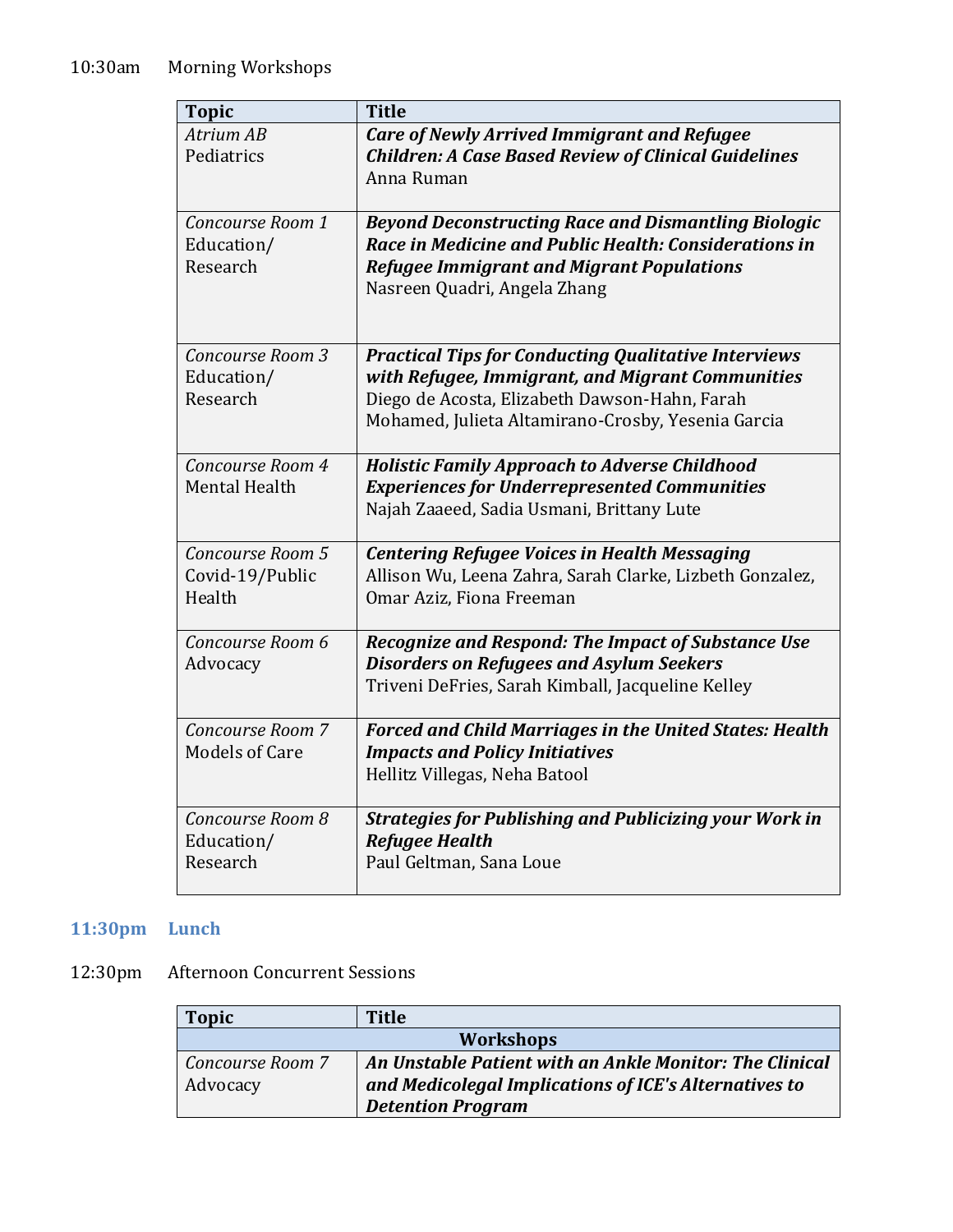|                              | C. Nicholas Cuneo, Anna Pancheshnikov, Rohini Boddu,                                |
|------------------------------|-------------------------------------------------------------------------------------|
|                              | Leonard Rubenstein                                                                  |
|                              |                                                                                     |
| Concourse Room 1<br>Advocacy | <b>Medical/Legal Humanitarian Paroles at the US/Mexico</b><br><b>Border</b>         |
|                              | Charlene d'cruz, Kate Sugarman, Chase Ballard                                       |
|                              |                                                                                     |
| Concourse Room 4             | <b>Pandemic SDOH Care Coordination through CHWs</b>                                 |
| Covid-19/Public              | Danielle Rodriguez, Maria Velasco, Gire Pilipu                                      |
| Health                       |                                                                                     |
| Concourse Room 8             | <b>Coordinating Forensic Evaluations for Detained Asylum</b>                        |
| Advocacy                     | <b>Seekers</b>                                                                      |
|                              | Andrea Alfonsi, Sarah Soniwala, Alyssa Dzik, Kim Griswold                           |
|                              | Katelyn Donnelly, Victoria Lazarov                                                  |
|                              | <b>Oral Abstracts</b>                                                               |
| Concourse Room 5             | <b>US-Based Virtual Individualized Immersive Spanish</b>                            |
| Education/                   | Language Course for Medical Students: An Innovative                                 |
| Research                     | <b>COVID-19 Pandemic Precipitated Approach</b><br>Menning, Rios Rojas, Orsi, Delair |
|                              |                                                                                     |
|                              | <b>Program Evaluation of the Chicago People's Rights</b>                            |
|                              | <b>Collaborative: Asylum Evaluation Training</b>                                    |
|                              | Garg, Higgins, Bolotnikov, Ngetich, Wang, Jordan, Messmer                           |
|                              | Development of a Refugee and Immigrant Health                                       |
|                              | <b>Concentration in an Urban Family Medicine Residency</b>                          |
|                              | <b>Program</b>                                                                      |
|                              | Li, Tanabe, Goldman, Das                                                            |
|                              | <b>Standardizing Clinical Nursing Practice and Delivery Method</b>                  |
|                              | for the Management of US-Bound Refugees in Uganda: A                                |
|                              | <b>Quality Improvement Project</b>                                                  |
|                              | Miko, Hoffman, Thongkhamkitcharoen, Dicker                                          |
| Concourse Room 6             | <b>COVID-19 in Refugee and Immigrant Populations in a</b>                           |
| Covid-19/Public              | <b>Kentucky Emergency Department during 2020</b>                                    |
| Health                       | Robertson, Hamm, Duncan, Keck, Crabtree                                             |
|                              | <b>COVID-19 Vaccination Coverage for Refugee Patients across</b>                    |
|                              | <b>Four Health Systems</b>                                                          |
|                              | Steiner, Rodrigues, Young, Kuikel, Settgast, Fabio, Mudenge,                        |
|                              | Yun, Michel, Payton, Woodrow, DeSilva                                               |
|                              | "You Learn from Each Experience" - Lessons Learned from                             |
|                              | the COVID-19 Vaccine Rollout for Immigrant Children 12-15                           |
|                              | <b>Years</b>                                                                        |
|                              | Dawson-Hahn, Yu, Garcia, Rueda, Thomas, Abudiab, De Acosta,                         |
|                              | Fredkove, Hoffman, Karim, Smith, Mann, Yun                                          |
|                              | Epidemiology of COVID-19 in Kakuma Refugee Camp                                     |
|                              | Complex, Kenya, 2020-2021                                                           |